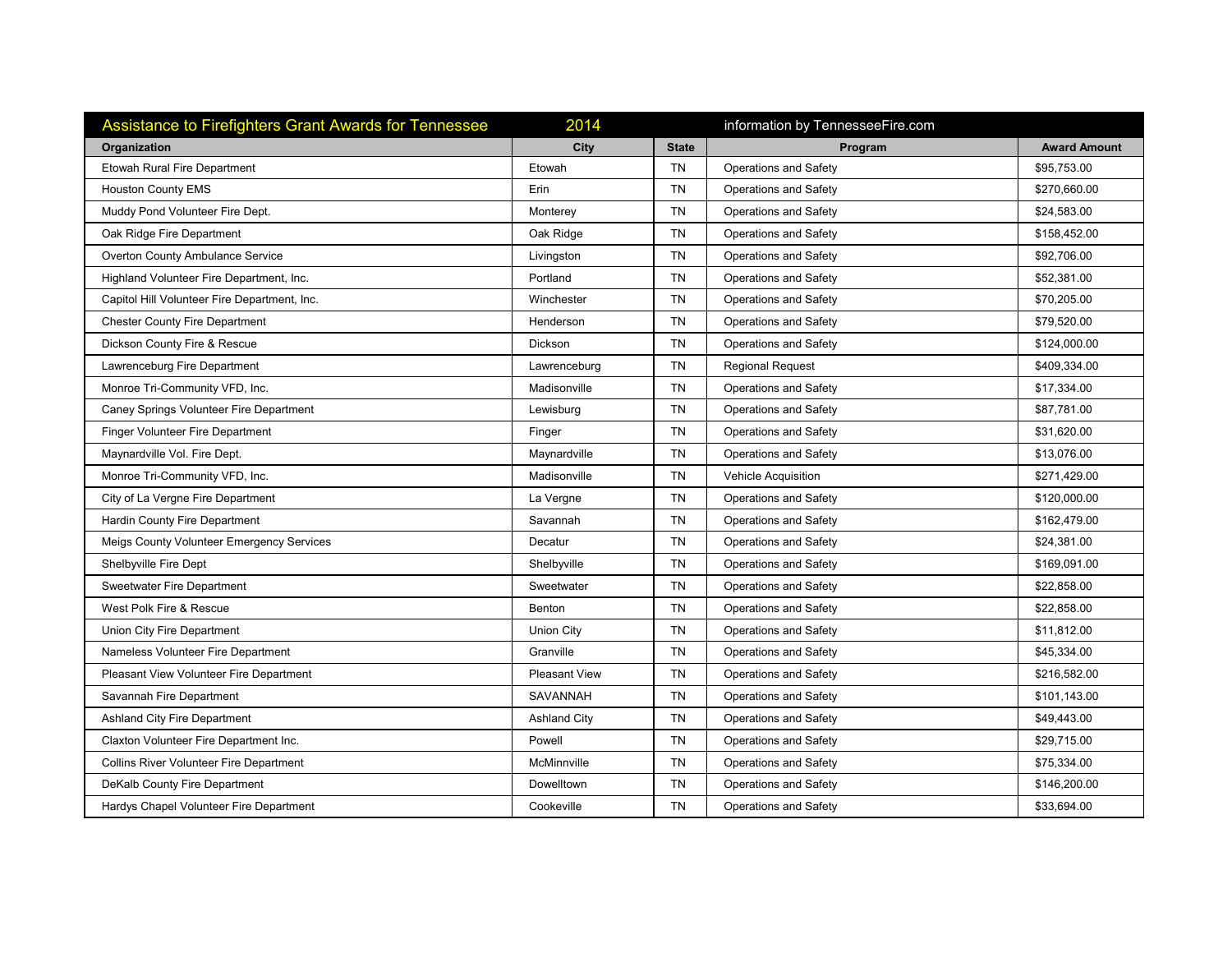| Holly Creek Volunteer Fire Department                | Iron City             | TN        | <b>Operations and Safety</b>       | \$37,143.00  |
|------------------------------------------------------|-----------------------|-----------|------------------------------------|--------------|
| Medina Fire Department                               | Medina                | <b>TN</b> | Operations and Safety              | \$74,429.00  |
| Mosheim Volunteer Fire Department                    | Mosheim               | TN        | Vehicle Acquisition                | \$259,321.00 |
| Tennessee Fire Service and Codes Enforcement Academy | Nashville             | <b>TN</b> | <b>State Fire Training Academy</b> | \$204,348.00 |
| West Roane County Volunteer Fire Department          | Rockwood              | TN        | Vehicle Acquisition                | \$203,328.00 |
| White House Community VFD                            | <b>White House</b>    | <b>TN</b> | <b>Regional Request</b>            | \$293,637.00 |
| Alpine Volunteer Fire Department                     | Alpine                | <b>TN</b> | <b>Operations and Safety</b>       | \$22,753.00  |
| Pleasant View Volunteer Fire Department              | <b>Pleasant View</b>  | <b>TN</b> | <b>Vehicle Acquisition</b>         | \$307,273.00 |
| Wilson Emergency Management Agency                   | Lebanon               | <b>TN</b> | <b>Operations and Safety</b>       | \$305,442.00 |
| Pegram Fire Department                               | Pegram                | <b>TN</b> | Operations and Safety              | \$112,058.00 |
| <b>Covington Fire Department</b>                     | Covington             | <b>TN</b> | Vehicle Acquisition                | \$571,429.00 |
| Alcoa Fire Department                                | Alcoa                 | <b>TN</b> | <b>Operations and Safety</b>       | \$194,858.00 |
| Mosheim Volunteer Fire Department                    | Mosheim               | <b>TN</b> | Operations and Safety              | \$34,480.00  |
| BonDeCroft Volunteer Fire Department                 | Sparta                | <b>TN</b> | <b>Operations and Safety</b>       | \$94,358.00  |
| <b>Bristol TN Fire Department</b>                    | <b>Bristol</b>        | <b>TN</b> | Operations and Safety              | \$51,682.00  |
| Chapel Hill Volunteer Fire Department                | Chapel Hill           | TN        | Operations and Safety              | \$23,810.00  |
| <b>Greeneville Fire Department</b>                   | Greeneville           | <b>TN</b> | Operations and Safety              | \$112.953.00 |
| Henryville Volunteer Fire Department                 | Summertown            | <b>TN</b> | Operations and Safety              | \$25,000.00  |
| Leoma Fire and Rescue, Inc.                          | Leoma                 | <b>TN</b> | Operations and Safety              | \$51,429.00  |
| Mount. Vernon Fire Department                        | <b>Tellico Plains</b> | TN        | <b>Operations and Safety</b>       | \$29,943.00  |
| TRADE VOLUNTEER FIRE DEPARTMENT                      | <b>TRADE</b>          | <b>TN</b> | Operations and Safety              | \$31,938.00  |
| Volunteer Fire Department of Seymour, Inc.           | Seymour               | TN        | <b>Operations and Safety</b>       | \$144,273.00 |
| White House Community VFD                            | <b>White House</b>    | <b>TN</b> | Operations and Safety              | \$155,572.00 |
| Coalfield Volunteer Fire Dept                        | Coalfield             | <b>TN</b> | <b>Operations and Safety</b>       | \$23,786.00  |
| Lenoir City Fire Department                          | Lenoir City           | <b>TN</b> | Vehicle Acquisition                | \$214,286.00 |
| Brentwood Fire & Rescue Department                   | Brentwood             | <b>TN</b> | <b>Operations and Safety</b>       | \$84,888.00  |
| Decaturville Fire Department                         | Decaturville          | <b>TN</b> | Operations and Safety              | \$60,572.00  |
| Goodlettsville Fire Department                       | Goodlettsville        | <b>TN</b> | Operations and Safety              | \$231.710.00 |
| Morristown Fire Department                           | Morristown            | TN        | <b>Operations and Safety</b>       | \$22,715.00  |
| Tennessee City Volunteer Fire Department             | Dickson               | <b>TN</b> | <b>Operations and Safety</b>       | \$11,905.00  |
| Caney Branch Volunteer Fire Department               | Greeneville           | TN        | Operations and Safety              | \$39,323.00  |
| South Greene Volunteer Fire Department               | Greeneville           | <b>TN</b> | Operations and Safety              | \$42,858.00  |